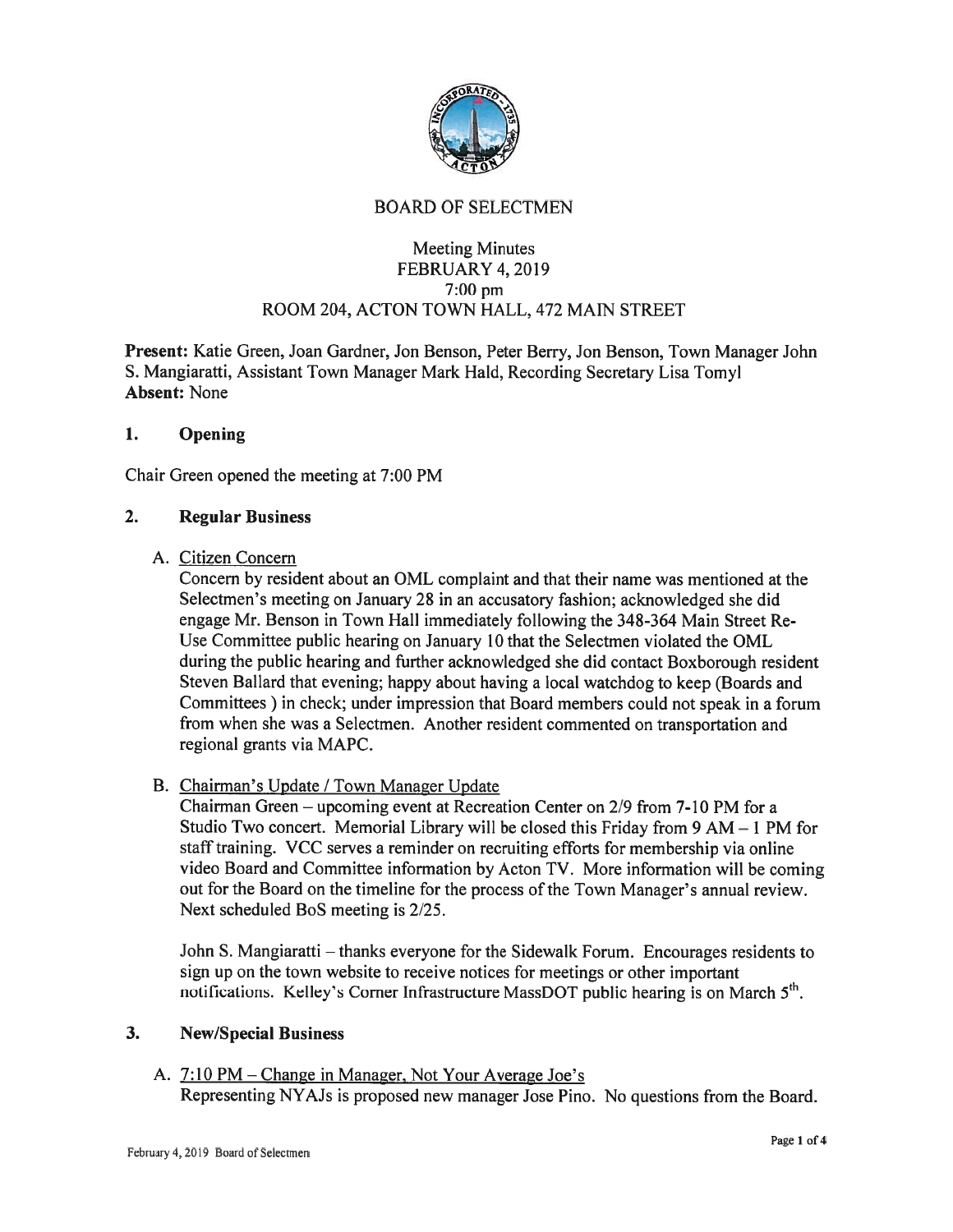

Ms. Adachi made <sup>a</sup> motion to approve the change of manager. Ms. Gardner seconded the motion.

The BoS voted 5-0 to approve the motion. The motion was approved.

- B. 7:15 PM Entertainment License. Orange Door Hospitality, LLC There was no representation from the petitioner. Ms. Gardner moved to postpone hearing until February 25, 2019 at 7:15 PM, Ms. Adachi seconds the motion. The BoS voted 5-0 to approve the motion. The motion was approved.
- C. 7:20 PM Wine and Malt Pouring License, Twin Seafood Representing Twin Seafood is John Loblondo, owner and proposed manager. Ms. Adachi made <sup>a</sup> motion to approve the application for <sup>a</sup> wine and malt pouring license for Twin Seafood. Ms. Gardner seconds the motion. The BoS voted 5-0 to approve the motion. The motion was approved.
- D. Agricultural Working Group Bettina Abe from the Natural Resource Division presented <sup>a</sup> power point presentation on "Acton Right to Farm Community". Board members were generally supportive. Several members of the audience had several questions regarding how would one start <sup>a</sup> farm (G.L. Title VIII Chap. 61A requires that farms have minimum of  $5\frac{1}{2}$  acres). Another audience member supports an Agricultural Commission in Acton and stressed that the formation of an AgCom and <sup>a</sup> Right to Farm Community are different from each other. Another audience member was concerned about people's rights to clean water, and to be free from dust and the right to peace and quiet.
- E. Discussion of Use Recommendations, 354-356 Main Street Master Plan Committee Presenting the MSMPC recommendation of use is Matthew Selby ("Selby"), Land Use Director and Katie Green, Chair of BOS. Several proposals were presented to the MSMPC. Ms. Green also recommends that the BOS dissolve the MSMPC after the Board meeting one more time to discuss <sup>a</sup> recent OML complaint. The MSMPC voted unanimously for the Acton Housing Authority proposal. Ms. Adachi had leaned toward the "Boutique Hotel", but realized that it would not be appropriate for the size and site; also questioned about the amount of tax revenue. Mr. Berry commented that the town needs to be cautious on how the sources of funding for AHA's purchase of the land is presented at town meeting. Ms. Green commented that the \$1 million purchase price for the property to be paid by AHA will replace the \$1 million paid out of free cash to originally purchase the property. The paymen<sup>t</sup> would go right back into free cash. Mr. Benson supports the AHA proposal and amplified Ms. Green's comments. Ms. Gardner questioned about the potential increase in traffic in and out of the property. Ms. Green mentioned residents may be utilizing town transportation services more so than single family homes. The Board took several questions from members of the audience. Ms. Green took a motion to accept the recommendation of the MSMPC. Ms. Adachi seconds the motion.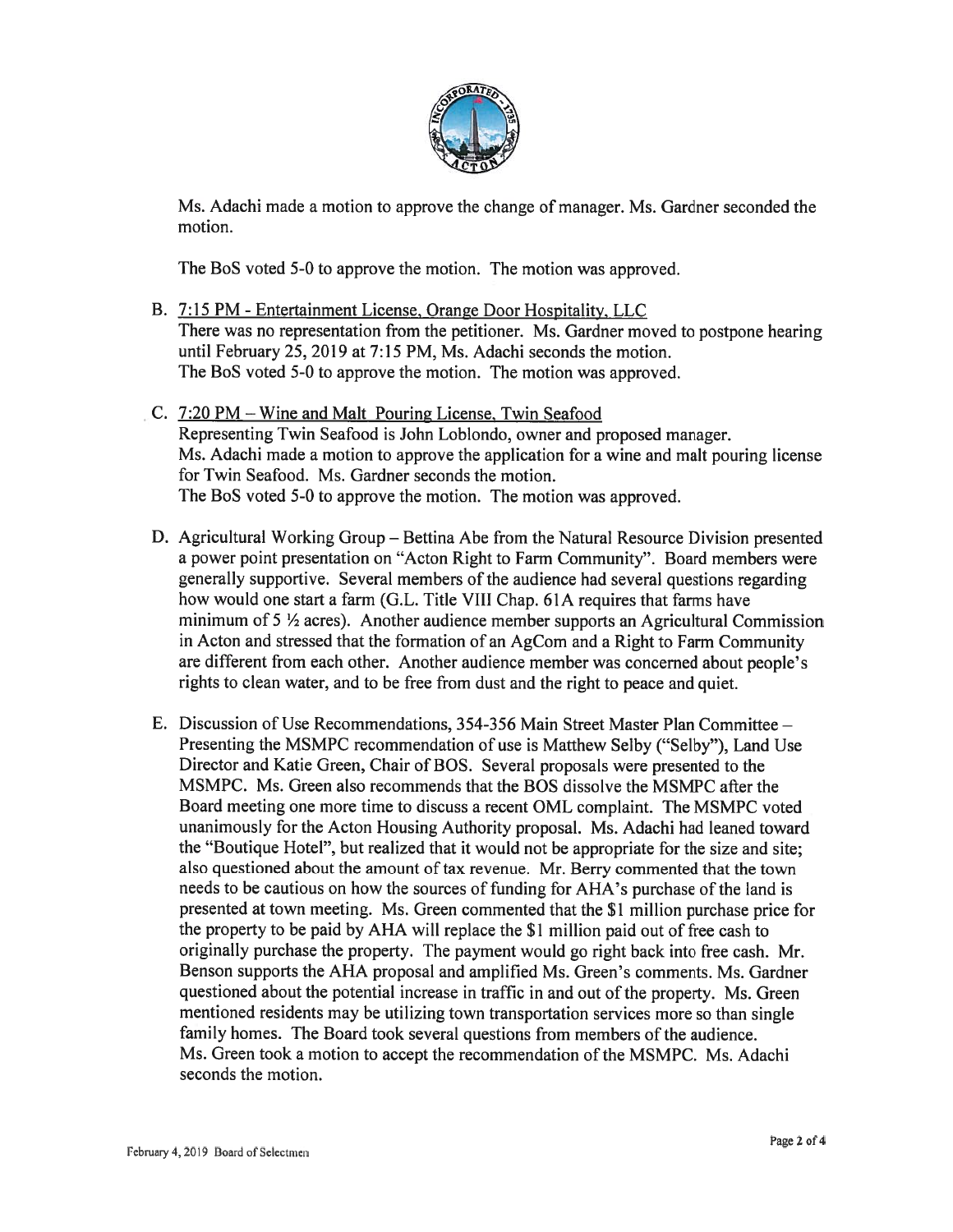

The BOS voted 5-0 to approve the motion. The motion was approved.

- F. Citizen Petition: Building Moritorium Terra Friedrichs summarized her petition to halt all residential building for <sup>a</sup> period of time.
- G. Citizen Petition: Developing Rate Limitation Bylaw Terra Friedrichs presented her petition reques<sup>t</sup> to limit the number of new building permits issued.
- H. Citizen Petition: Land Clearing Limits Terra friedrichs presented her petition to limit the amount of land clearing.
- I. Citizen Petition: Limit Size of New Single family Homes Terra friedrichs presented her petition to limit the size of new single family homes to <sup>4000</sup> sq. ft.
- J. Citizen Petition: Do Not Add Turning Lanes at Route 11 and Route 27 Terra friedrichs presented her petition for reasons to not add turning lanes at Kelley's Corner citing pedestrian safety.
- K. Citizen Petition: Accessory Apartments Franny Osman presented <sup>a</sup> citizen petition on accessory apartments. MS. Adachi commented that the Planning Division intends to presen<sup>t</sup> an article at Town Meeting as well on the matter. No further questions.
- L. Citizen Petition: Plastic Bag Reduction Carolyn Platt presented her petition to reduce the amount of plastic bag use in Acton. She stated the Board of Health will be the enforcement agency. <sup>2</sup> ABRHS students spoke about their class project in regards to banning <sup>p</sup>lastic bags. Board is supportive of the citizen petition.
- M. Citizen Petition: Land Acquisition, 257 Central Street Terra Friedrichs presented the citizen petition and gave <sup>a</sup> genera<sup>l</sup> overview as the original petitioner could not stay to presen<sup>t</sup> and answer questions. The citizen petition is requesting the town to come up with the funding of \$250,000. Mr. Benson expresse<sup>d</sup> serious concern the parce<sup>l</sup> is under contract (purchase and sale agreement) for sale to <sup>a</sup> third party who <sup>p</sup>lans to develop the one-third acre parcel.
- N. Citizen Petition: Register to Intent to Purchase the Kmart Property several petitioners presented their intent for the Town to pursue the purchase ofthe Kmart parce<sup>l</sup> in an effort to secure the future of the Kmart parcel. Audience member suggested that all the citizen petitions should have gone through the Planning Division for review and suggested providing <sup>a</sup> cost analysis of how much all the petitions would cost the town. No further questions or comments.
- 0. Letter of Non-Opposition, Natures Remedy Bob Carr filled the Board in on where Natures Remedy is at on the medical marijuana dispensary on Great Road. They have their building permit, but need to be medically integrated. They are ready to begin the build out. Next step is to sign <sup>a</sup> community host agreement.
- P. Community Preservation Town Application Ranking and Voting The CPC has already reviewed and ranked or approved the applications. CPC requested to have <sup>a</sup> bit more information regarding the Asa Parlin house request, as well as the Acton Arboretum ADA Compliant Entrance. Mr. Mangiaratti explained the history of the pas<sup>t</sup> <sup>6</sup> years of the Asa Parlin property which the Board declared surplus property and requested selective demolition. The Historical Commission would not gran<sup>t</sup> the certification for the request. Mr. Mangiaratti is requesting \$175,000 for selective demolition of the nonhistorical structures and to stabilize the property. Ms. Gardner is supportive of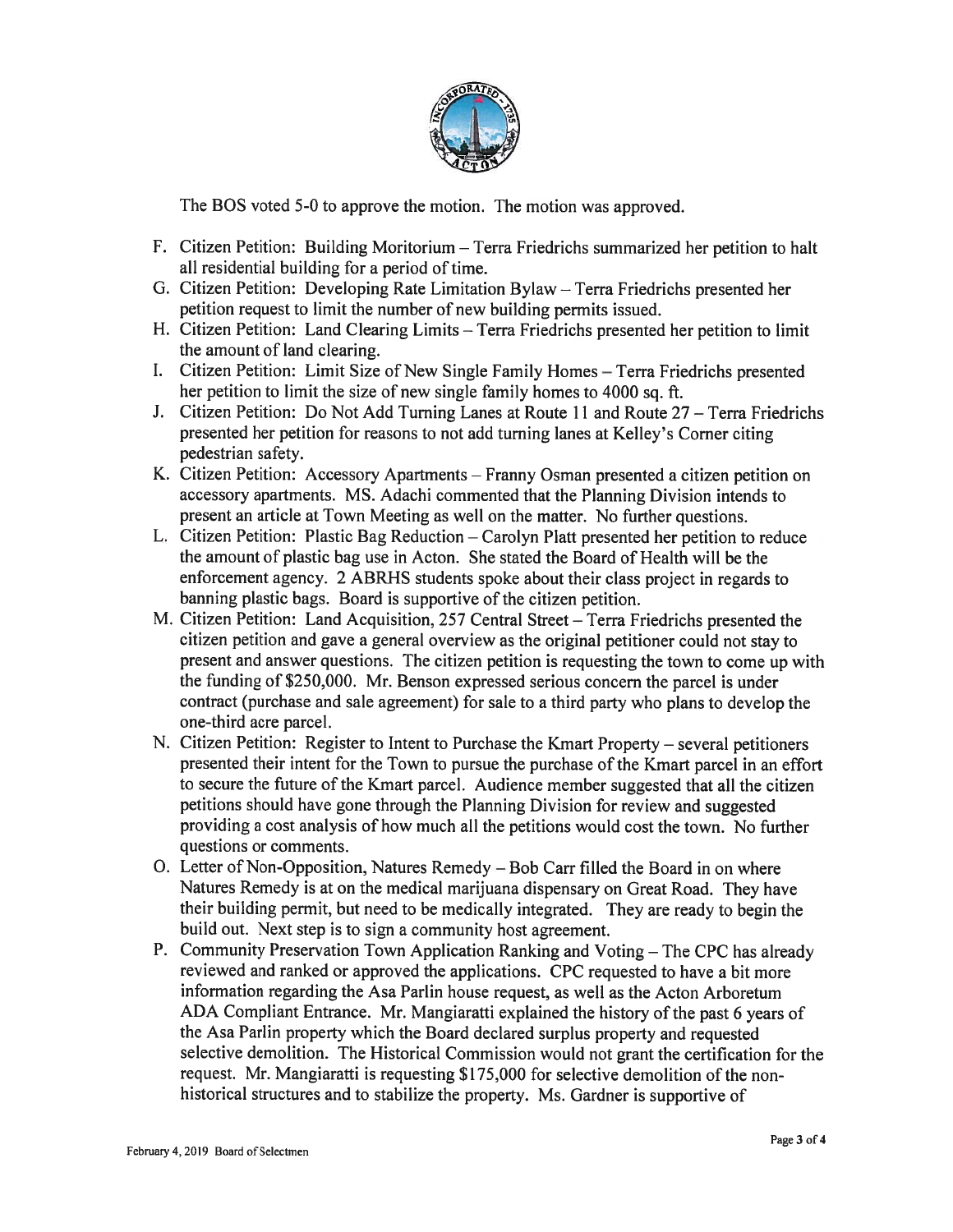

preserving the structure for historical meeting rooms and offices. Ms. Green is supportive of this alternative than past requests to CPC.

# 4. Consent Agenda

A. Ms. Green held agenda item 25. Ms. Green motions to approve item 25 with <sup>a</sup> letter from the Police Chief recommending the one day alcoholic beverage license, Ms. Gardner seconds the motion. The BoS voted 5-0. The motion is approved. Ms. Gardner motions to approve consent items 17-24, and 26-30. The BoS voted 5-0. The motion is approved.

# 5. Adjournment

At 10:20 p.m., it was moved and seconded to adjourn the meeting. The motion was approved unanimously.

# Documents and Exhibits Used During this Meeting

http://doc.acton-ma.gov/dsweb/View/Collection-10715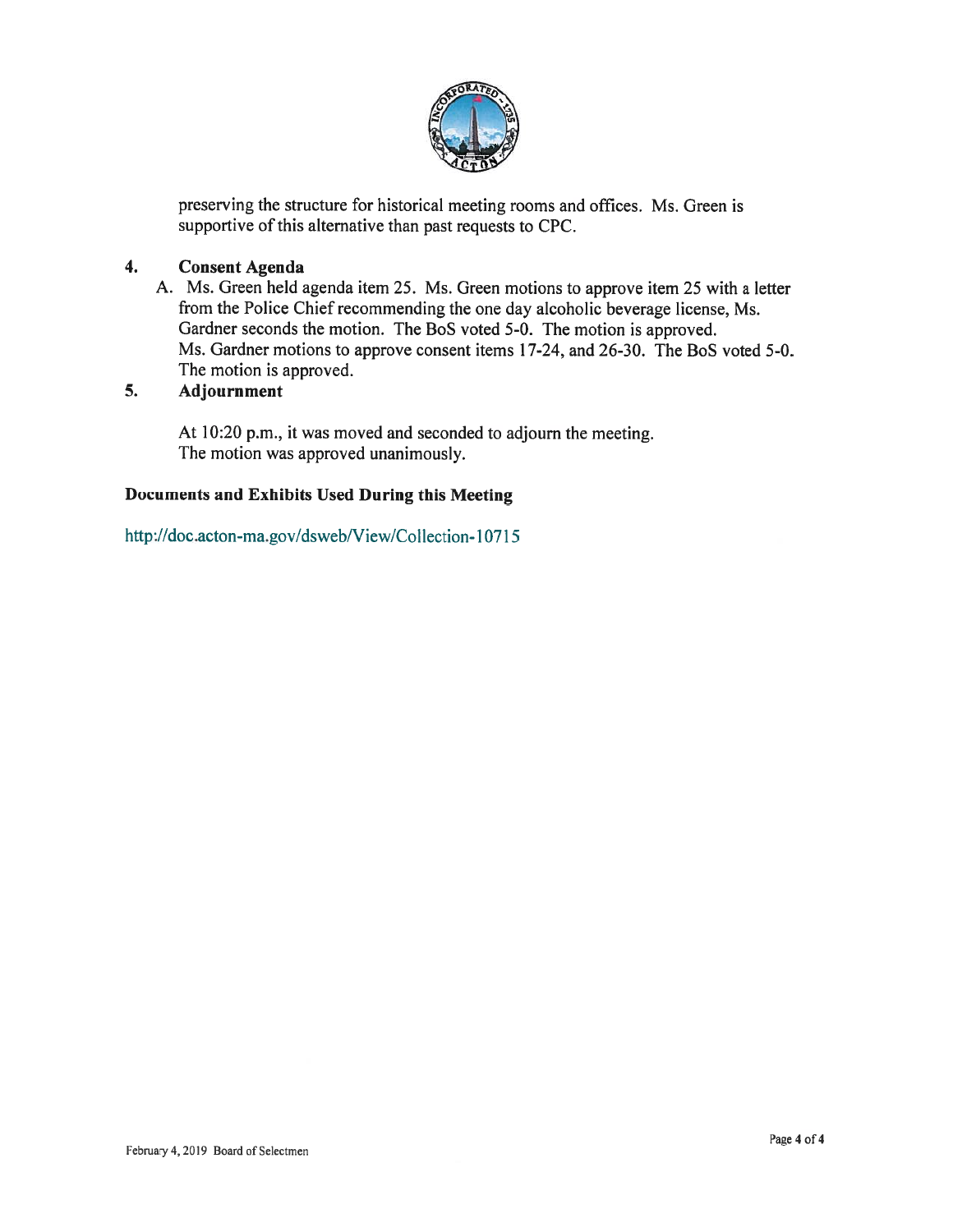

# Town of Acton

472 Main Street Acton, Massachusetts, 01720 Telephone (978) 929-6611 Fax (978) 929-6350

# **Board of Selectmen** MEETING AGENDA

Monday, February 4, 2019 7:00 PM Francis Faulkner Hearing Room 204 Acton Town Hall

#### Citizens' Concerns  $\mathbf{I}$ .

II. **Chairman's Update / Operational Update** The Chairman will briefly update the Board. The Town Manager will provide <sup>a</sup> brief report

# III. Public Hearings and Appointments

- 1. 7:10 PM Change in Manager, Not Your Average Joe's
- 2. 7:15 PM Entertainment License, Orange Door Hospitality
- 3. 7:20 PM Wine and Malt Pouring License, Twins Seafood

#### IV. Selectmen's Business

- 4. Agricultural Working Group
- 5. Discussion of Use Recommendations, 348-356 Main Street Master Plan Committee
- 6. Citizen Petition; Building Moratorium
- 7. Citizen Petition: Developing Rate Limitation Bylaw
- 8. Citizen Petition; Land Clearing Limits
- 9. Citizen Petition; Limit Size of New Single Family Homes
- 10. Citizen Petition; Do Not Add Turning Lanes at Route 111 and Route 27
- 11. Citizen Petition; Accessory Apartments
- 12. Citizen Petition; Plastic Bag Reduction
- 13. Citizen Petition; Land Acquisition: 257 Central Street
- 14. Citizen Petition; Register to Intent to Purchase the Kmart Property
- 15. Letter of Non-Opposition, Nature's Remedy
- 16. Community Preservation Town Application Ranking and Voting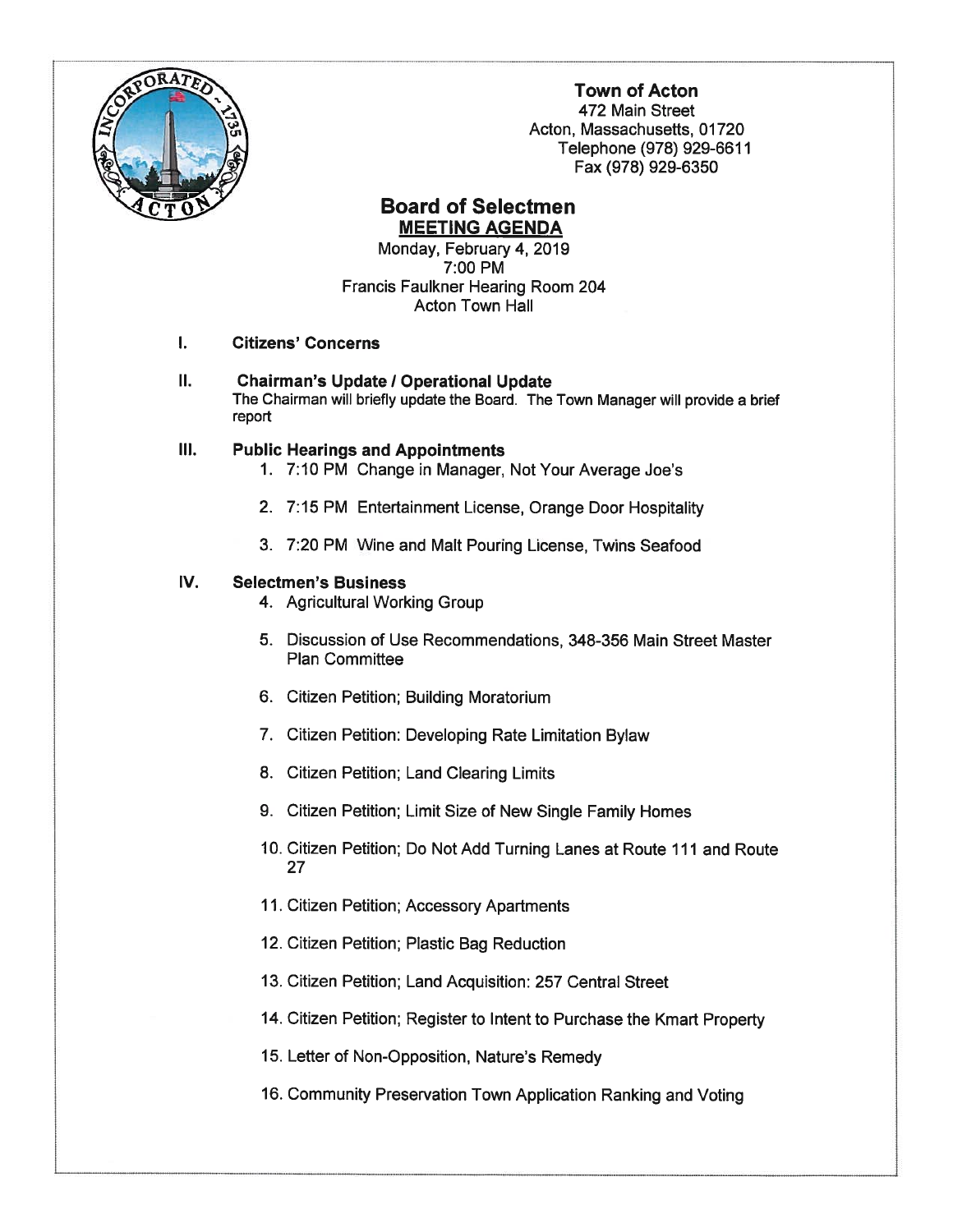#### V. Consent Agenda

- 17. Accept Gift, Recreation Department Board to accep<sup>t</sup> <sup>a</sup> gift of \$200 from Acton Medical Associates to suppor<sup>t</sup> the 2019 Summer Concert Series and Events
- 18. Accept Gift, Recreation Department Board to accep<sup>t</sup> <sup>a</sup> gift of \$2,500 from Cambridge Savings Bank to suppor<sup>t</sup> the 2019 Summer Concert Series and Special Events
- 19. Accept Gift, Recreation Department Board to accep<sup>t</sup> <sup>a</sup> gift of \$6,000 from Donelan's Supermarket to suppor<sup>t</sup> the July 4<sup>th</sup> fireworks event
- 20. Accept Gift, Recreation Department Board to accep<sup>t</sup> <sup>a</sup> gift of \$2,500 from TD Bank to suppor<sup>t</sup> the 2019 Summer Concert Series and Special Events
- 21. Accept Gift, Recreation Department Board to accep<sup>t</sup> <sup>a</sup> gift of \$387.80 from Michael Balulescu and Sarah Staley for funding <sup>a</sup> new recreation facility and playground at Jones Field
- 22. Accept Gifts, Council on Aging Board to accep<sup>t</sup> gifts totaling \$425 for building furnishings at the Senior **Center**
- 23. Easement Acceptance, 37 Mohegan Road
- 24. One Day Alcoholic Beverage License, Nashoba Valley Neighbors Club, April 6, 2019
- 25. One Day Alcoholic Beverage License, Top of the Hill Gang, July 14, 2019, NARA Park
- 26. One Day Alcoholic Beverage License, Theater III, March 9 (rain date March 10), 2019
- 27. Request for Use of Public Roads, National Brain Tumor Society, May 19, 2019
- 28. Waiver of Fee Request, Recreation Department
- 29. Right of Way Street Cut Permit
- 30. Meeting Minutes, January 28, 2019

#### VI. Selectmen Reports

31. Selectmen Reports are now included in the docushare file.

The docushare link for additional material can be found by clicking here

Reasonable accommodations for people with disabilities are available upon request. Include <sup>a</sup> description of the accommodation you will need, including as much detail as you can and include <sup>a</sup> way we can contact you if we need more information. Please allow advance notice. Send an e-mail to manager@actonma.gov or call the Town Manager's Office (978) 929-6611.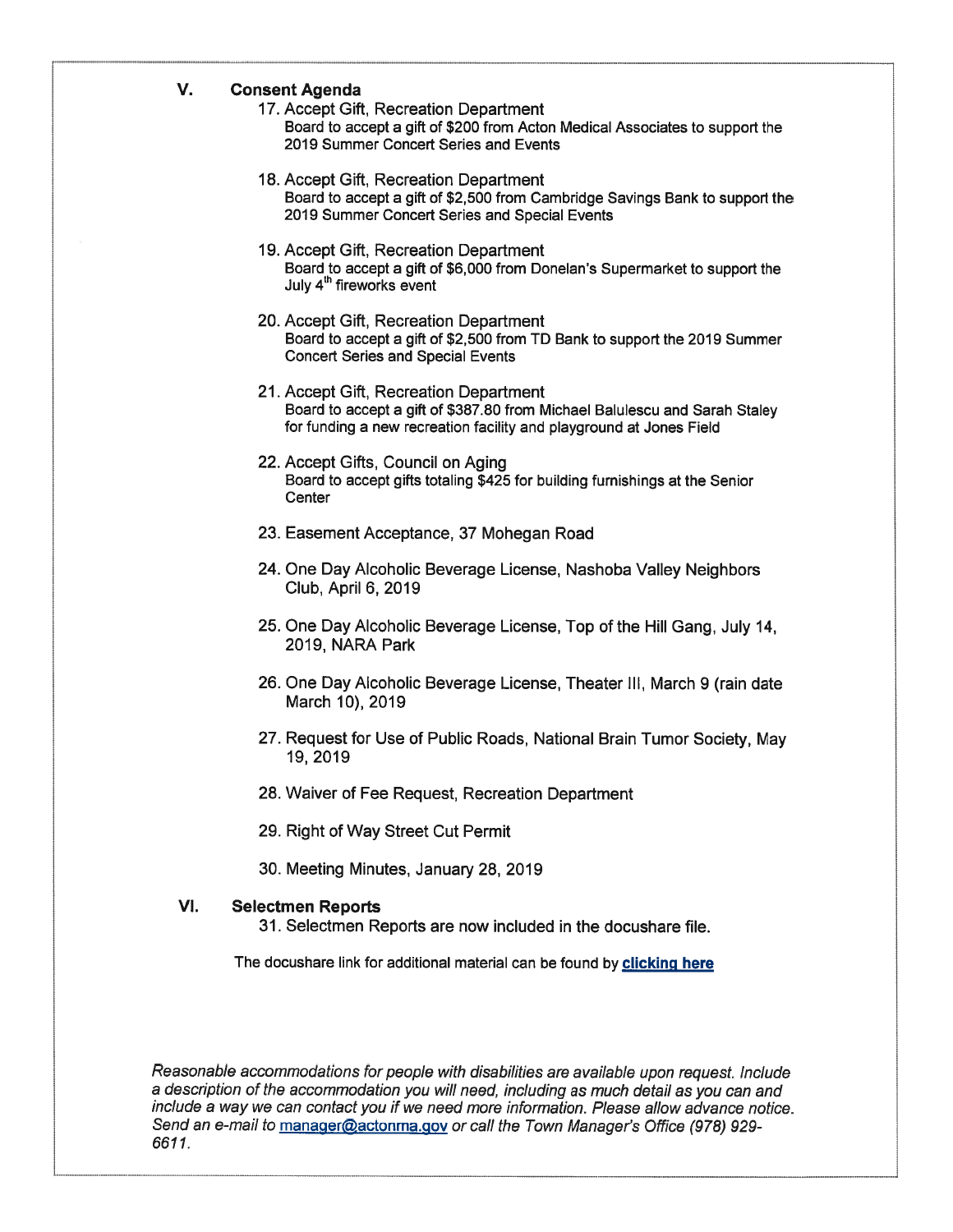|             |                                    |                          |                                                                                  |      | Search this Collection |                |                |                      | <b>卷</b> Advanced | O       |     | manager                                                        | Logout |
|-------------|------------------------------------|--------------------------|----------------------------------------------------------------------------------|------|------------------------|----------------|----------------|----------------------|-------------------|---------|-----|----------------------------------------------------------------|--------|
| <b>HOME</b> | <b>LE</b> MY DOCUSHARE             |                          | <b>MY TASKS</b><br>8                                                             | ✿    | <b>MY FAVORITES</b>    |                | Q QUICK SEARCH | <b>E RECENT</b>      |                   |         |     | MY BACKGROUND JOB 922                                          |        |
|             | Location: Home Boards & Committees |                          | <b>Board of Selectmen</b>                                                        | 2019 | 02-04                  | Agenda Listing |                |                      |                   |         |     |                                                                |        |
|             | <b>Agenda</b>                      |                          |                                                                                  |      |                        |                |                |                      |                   |         |     |                                                                |        |
|             | Edit Selected v                    | Add $\blacktriangledown$ |                                                                                  |      |                        |                |                |                      |                   |         | Ø.  | 目図  :                                                          |        |
|             | $Type -$                           | Title                    |                                                                                  |      |                        |                | Owner          | <b>Modified Date</b> | Size              | Actions |     |                                                                |        |
|             | PDF                                |                          | 010 Agenda, Board of Selectmen, February 4, 2019 日                               |      |                        |                | manager        | 01/31/19             | 192 KB            | 1H      | Y.  |                                                                |        |
|             | <b>CESS</b>                        |                          | 020 (1) Change in Manager, Not Your Average Joe's $\Box$                         |      |                        |                |                | manager 01/31/19     | 1 MB              | tlł     | 17  | $\bullet\bullet\bullet$                                        |        |
|             | PDF                                | Φ                        | 030 (2) Entertainment License, Orange Door Hospitality                           |      |                        |                |                | manager 01/31/19     | 326 KB            | 1H      | ☎   | $\bullet\bullet\bullet$                                        |        |
|             | PDF                                | LLC ©                    | 040 (3) Wine and Malt Pouring License, Twin Seafood,                             |      |                        |                |                | manager 02/04/19     | 3 MB              | tH      | 12  |                                                                |        |
|             | <b>PDF</b>                         |                          | 050 (5) Main Street Master Plan Recommendation $\Box$                            |      |                        |                |                | manager 02/01/19     | 4 MB              | tH      | ✿   |                                                                |        |
|             | PDF                                |                          | 060 (6) Building Moritorium $\Box$                                               |      |                        |                |                | manager 01/31/19     | 156 KB            | 1H      | ✿   | $\bullet\bullet\bullet$                                        |        |
|             | <b>QUEE</b>                        |                          | 070 (7) Development Limitation Rate Bylaw $\Box$                                 |      |                        |                |                | manager 01/31/19     | 147 KB            | 1Ił     | ☎   | $\begin{array}{ccc} \bullet & \bullet & \bullet \end{array}$   |        |
|             | <b>POLI</b>                        |                          | 080 (8) Land Clearing Limits $\Box$                                              |      |                        |                |                | manager 01/31/19     | 156 KB            | 1H      | ✿   | $\bullet\bullet\bullet$                                        |        |
|             | <b>PBI</b>                         |                          | 090 (9) Limit Size of Single Family Houses $\Box$                                |      |                        |                |                | manager 01/31/19     | 169 KB            | tlł     | ✿   | $\begin{array}{ccc} \bullet & \bullet & \bullet \end{array}$   |        |
|             | <b>COLLEGE</b>                     | ₫                        | 100 (10) Do Not Add Turning Lanes at Routes 111 and 27                           |      |                        |                |                | manager 01/31/19     | <b>168 KB</b>     | 1łł     |     |                                                                |        |
|             | PDF                                |                          | 110 (11) Detached Assessory Apartments $\Box$                                    |      |                        |                |                | manager 01/31/19     | 192 KB            | -till   | ✿   | $\bullet\bullet\bullet$                                        |        |
|             | <b>POUL</b>                        |                          | 120 (12) Plastic Bag Reduction $\Box$                                            |      |                        |                |                | manager 02/04/19     | 405 KB 1H ☆       |         |     | $\bullet\bullet\bullet$                                        |        |
|             | ens                                |                          | 130 (13) Land Aquisition - 257 Central Street $\Box$                             |      |                        |                |                | manager 01/31/19     | 721 KB            | -tif    | YZ. | $\bullet\bullet\bullet$                                        |        |
|             | PDF                                |                          | 140 (14) Register Intent to Purchase KMart Parcel $\Box$                         |      |                        |                |                | manager 01/31/19     | 190 KB            | 1H      | Y.  | $\bullet\bullet\bullet$                                        |        |
|             | PDF                                |                          | 150 (15) Letter of Non-Opposition Natures Remedy $\Box$                          |      |                        |                |                | manager 01/31/19     | 59 KB             | 1H      | 17  | $\begin{array}{ccccc} \bullet & \bullet & \bullet \end{array}$ |        |
|             | PDL                                |                          | 160 (16) Town CPA Applications $\Box$                                            |      |                        |                |                | manager 02/04/19     | 5 MB              | tIł.    | YZ. | $\begin{array}{ccc} \bullet & \bullet & \bullet \end{array}$   |        |
|             | <b>POL</b>                         |                          | 170 (17) Accept Gift, Recreation Department - Acton<br>Medical Associates $\Box$ |      |                        |                |                | manager 01/31/19     | 133 KB            | 1II     | ٢Z  | $\begin{array}{ccccc} \bullet & \bullet & \bullet \end{array}$ |        |
|             | PDF                                |                          | 180 (18) Accept Gift, Recreation Department -<br>Cambridge Savings Bank $\Box$   |      |                        |                |                | manager 01/31/19     | 142 KB            | 1H      | ኚ7  | $\bullet\bullet\bullet$                                        |        |